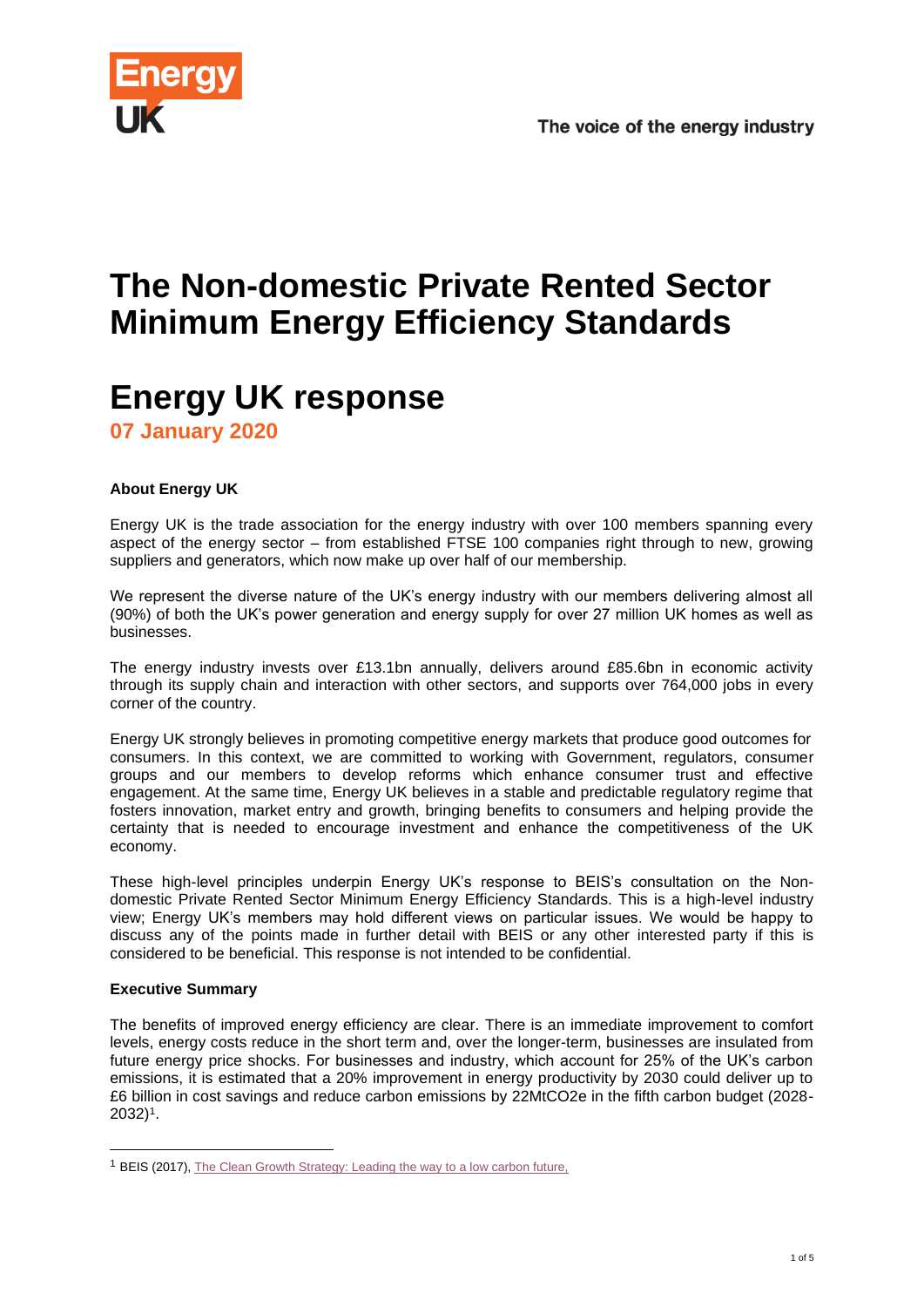The market for energy efficiency outside of domestic-focused supplier obligations has, however, remained limited. Further action is needed to drive progress across all sectors. Without it, it is unlikely Great Britain will be able to meet its targets in alleviating fuel poverty and reducing carbon emissions. A joined-up/holistic approach to policy making in the energy efficiency space is needed. As set out in our Future of Energy report<sup>2</sup>, we believe action is needed across four areas if we are to see demonstrable improvements in the efficiency of Great Britain's building stock and we are to meet our 2050 net-zero carbon targets:

- Ambitious timebound regulations on both domestic and non-domestic buildings, as well as new builds.
- A suite of incentives, financial mechanisms and information that drive demand for energy efficiency across households and businesses and encourages regulatory compliance ahead of time. This needs to include a robust quality and standards framework to engender trust and confidence.
- Support for innovation to develop new energy efficiency measures and installation methods, to drive improvements over and above more established methods.
- Government-funded support for those in fuel poverty and less able to pay for energy efficiency improvements, through a government-funded national energy efficiency scheme.

To this end, Energy UK welcomes the Government proposals to improve the energy performance of non-domestic private rented buildings through tighter minimum energy standards.

We would, however, caution that without a more robust approach to ensuring compliance and enforcement, any improved standards will continue to be undermined. Government must also ensure that it adequately funds the activities of all local authorities so that they can carry out any and all required compliance and enforcement activity.

In addition, we would welcome government reviewing the Minimum Energy Efficiency Standards for the Domestic Private Rented Sector and setting a similar trajectory. We note that such intervention could play a significant role in helping the government to meet both its 2030 Fuel Poverty and 2050 Net-Zero Carbon targets.

# **Detailed response to questions**

#### **Questions**

#### **Question 1: Do you have any evidence which can improve the Government's understanding of energy use in the non-domestic building stock?**

**A:** Energy UK welcomes the Government's interest in understanding energy use in the non-domestic sector and expects that the Government's interest is driven by its consideration of how its proposed EPC B by 2030 standards are likely to work in practice.

We note that there is currently a lack of data to sufficiently understand energy use in the non-domestic private-rented sector (PRS) building stock. For example, the information which is collected through mechanisms like the Simplified Building Energy Model is very basic.

Different sections of the non-domestic sector also have different drivers and appetites to take up energy efficiency measures, for example SMEs who rent their properties may lack the incentive or power to make improvements. This is mirrored in the domestic sector with different actions needed to drive the market in the owner-occupied, private rented and social rented sectors.

We believe that in order to ensure regulations and incentives have the desired long-term effects, the way buildings are used and operated post-retrofit needs to be reviewed more systematically. This area hasn't received enough policy focus in the past and needs to be addressed in the non-domestic sector, if we are to maximise the value of energy-efficient investments.

<sup>2</sup> [Future of Energy: Reducing Emissions from Buildings,](https://www.energy-uk.org.uk/files/docs/The_Future_of_Energy/2019/FutureofEnergy_ReportSection_Chapter3_PartA&B_04.19.pdf) *Energy UK*, April 2019.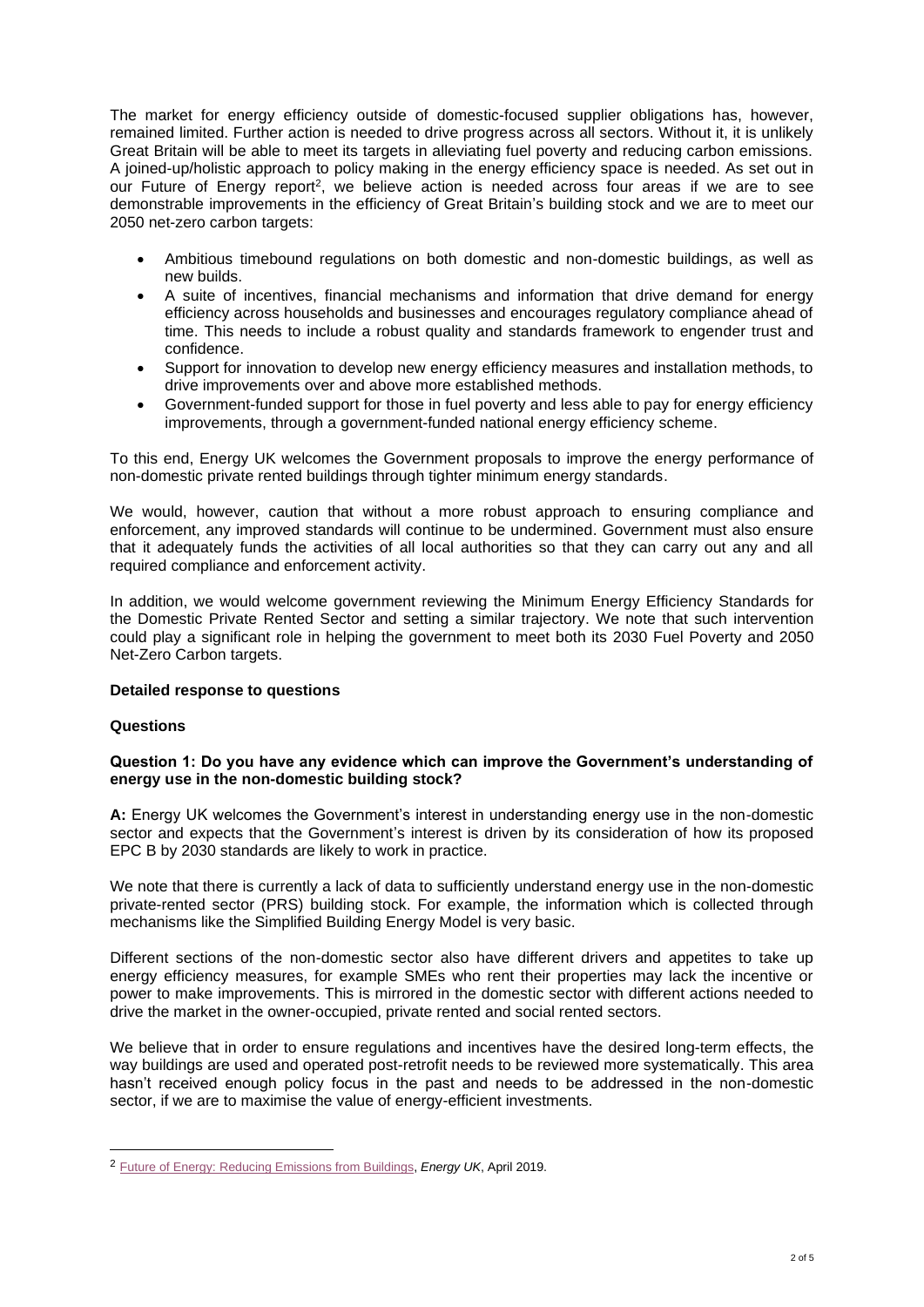The stated rating of a building is often not fully achieved because of a lack of understanding about its design and how it can realise its potential. This can happen in the commissioning of a building, or after it has changed hands between owners or tenants.

We support the introduction of Green Building Passports for commercial properties by 2020, as recommended by the Green Finance Taskforce. A digital passport would set out a customised retrofit roadmap for a building based on fabric and operational data, initially using EPCs and additional data over time. The passports would support businesses to plan investments, and to track and evidence the minimum standard of their buildings.

We also support the Committee on Climate Change's suggestion that, for larger buildings, the Government should explore approaches such as Design for Performance (Better Buildings Partnership). This makes a distinction between 'base building' energy, which is the responsibility of the owner, and the additional energy demands of the occupying organisation.

#### **Question 2: It has now been over a year since the minimum energy efficiency standards for the non-domestic private rented sector were introduced. What have been the positives and areas for improvement of their introduction?**

**A:** Energy UK supports robust minimum energy efficiency standards for the non-domestic private rented sector. We, therefore, welcome government's proposals to tighten the existing regulations, given the shortcomings outlined below.

The existing regulations:

- Provide significant leeway for exemption, a view backed up by 56% of respondents to a recent survey<sup>3</sup>;
- Have insufficient enforcement and compliance. The Committee on Climate Change (CCC) highlighted in their summer update a recent Environmental Industries Commission report suggesting that landlords are not making EPCs available in the first place and fines are not being issued for non-compliance<sup>4</sup>; and
- Exclude large industrial buildings, which are covered instead by the EU Emissions Trading Scheme, and/or Climate Change Agreements.

#### **Question 4: To what extent do you think an EPC B trajectory provides sufficient certainty of demand to encourage suppliers in the energy efficiency market to grow, scale and innovate?**

# **AND**

#### **Question 5: What do you think are the opportunities and challenges of the Government's preferred 2030 EPC B trajectory?**

**A:** Energy UK welcomes the Government's ambition and desire to set a clear marker to the sector with its EPC B by 2030 trajectory. We note the Government's expectation that approximately 64% of buildings will be able to reach an EPC B, 20% failing to meet EPC B but able to reach EPC C and the remaining 17% unable to reach an EPC C.

Whilst it might not be possible for all buildings to reach EPC B, landlords will nonetheless be encouraged to carry out cost-effective improvements improving the energy efficiency of the property. As the energy efficiency market develops, new innovative products will be introduced which should help to ensure all properties can eventually achieve EPC B.

Energy UK believes that the target of EPC B by 2030, while welcome, will, however, need to be supported by Government initiatives. Energy UK urges the Government to pursue policies that also incentivise the necessary consumer demand for an energy efficiency market to thrive.

<sup>&</sup>lt;sup>3</sup> EEVS insight and Bloomberg New Energy Finance (2017), Energy Efficiency Trends Report Vol. 21, <http://www.eevs.co.uk/pastreports.html>

<sup>4</sup> (Q3 2017) Committee on Climate Change, Reducing UK emissions, 2018 Progress Report to Parliament, June 2018, <https://www.theccc.org.uk/publication/reducing-uk-emissions-2018-progress-report-to-parliament/>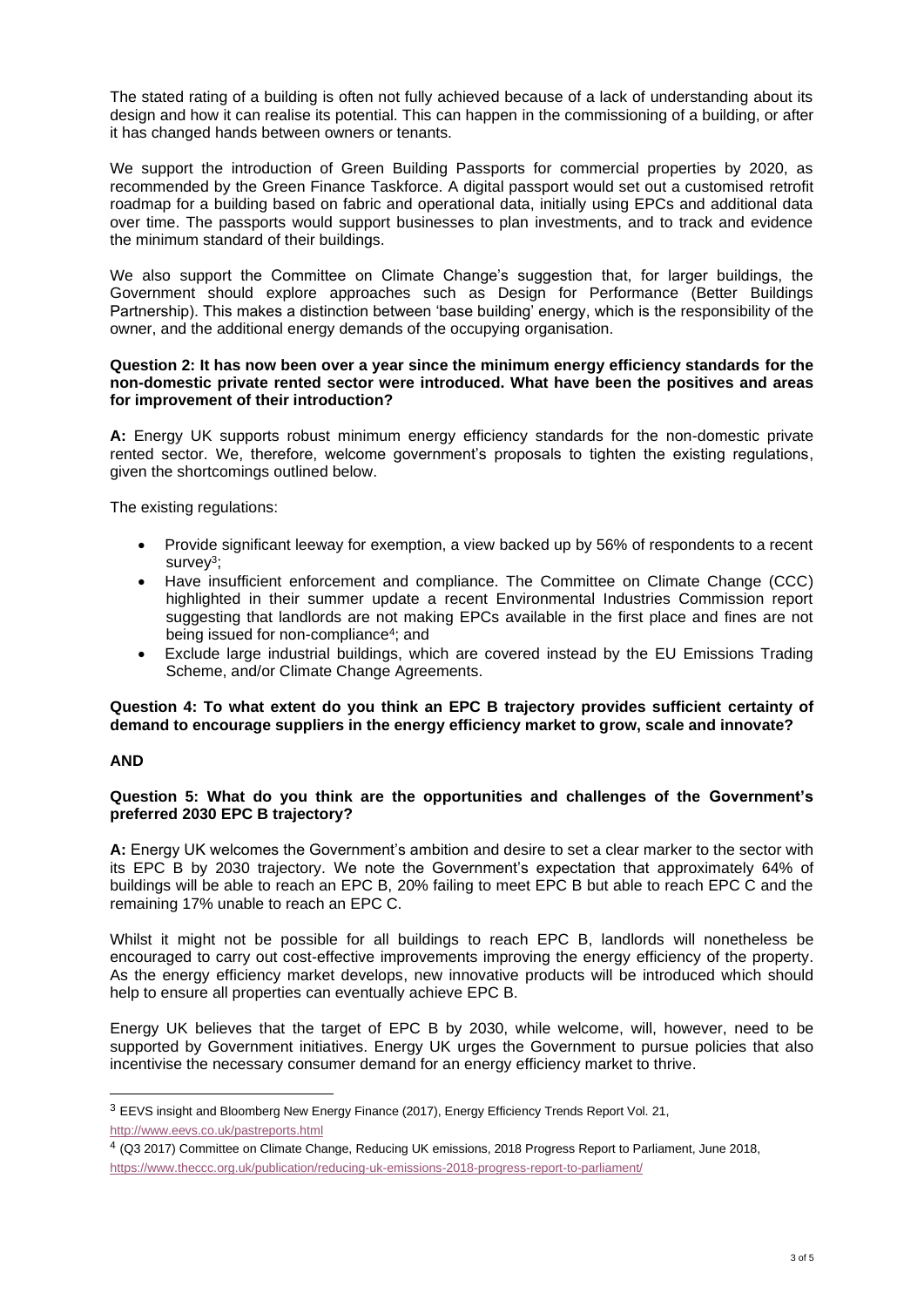We consider that greater incentives would encourage building owners to invest in energy efficiency and support a pathway to comply with strengthened minimum standards. In particular, we believe that greater use could be made of the tax system (for example through business rates) to help drive improvements in energy efficiency.

We also urge the Government to consider carefully the practicability of the proposed payback period suggested. We consider that a payback period of seven years is likely to be too short and will unnecessarily limit the number of proprieties to benefit from improvements.

#### **Question 6: We estimate an EPC C trajectory will only bring 42% of the non-domestic PRS building stock into scope of the regulation. Are there any alternative approaches that could complement an EPC C trajectory that would guarantee the necessary action across the remaining stock to drive clean growth and deliver sufficient energy and carbon reductions?**

**A:** As stated in our Future of Energy report, we believe that financial incentives alongside robust, backstop regulatory obligations on property owners are both needed to create the necessary demand in the energy efficiency market.<sup>5</sup>

Further promotion of smart meters will also help drive the increase in energy efficiency that the Government would like to achieve. We suggest that there should also be a requirement, where appropriate for the business (i.e. is eligible for a smart meter), that a smart meter must be installed prior to the start of a new tenancy and/or renewal.

In order to ensure effective promotion of energy efficiency, it will however also be important that intermediaries are tasked with delivering messages about the benefits of energy efficiency. Examples of such intermediaries could be local authorities, estate agents who are tasked with selling or letting a commercial property and the local supply chain where there will be opportunities for them to engage with customers when other renovation work is being carried out at a customer's premises.

#### **Question 7: Can you identify any issues regarding the current administration of the seven year payback test which could be improved to support the goals that a tightened regulatory trajectory to 2030 aims to deliver?**

A: As stated in our response to question 5, consideration needs to be made around the payback period and whether 7 years is a realistic time period to expect a return from energy efficiency upgrades.

To register for an exemption landlords currently must provide three separate quotations for the purchasing and installation of improvements from qualified installers, alongside an assessment of the expected savings from a package of measures and the last 12 months of energy bills. Energy bills are used to determine the relative energy price, however, estimated reads are common and we would suggest that Government consider whether actual meter readings should in fact be required to provide a more accurate picture of energy use.

We also believe, that the 5-year validity period for exemptions should be reduced to 3 years and possibly key trigger points, for example Change of Tenancy, to ensure landlords are obligated to reconsider the cost effectiveness of measures. The increased certainty provided by the 2030 trajectory should allow industry to invest in new innovative products which should be more cost effective. Landlords should be obligated to reconsider cost effectiveness as cost factors change.

#### **Question 12: At this stage we welcome views on how the Government could most effectively improve enforcement of minimum energy efficiency standards under an EPC B or C by 2030 trajectory.**

**A:** As mentioned in our response to Question 2, more robust energy efficiency standards will continue to be undermined if they are not complimented by more robust enforcement and compliance activities.

<sup>5</sup> [Future of Energy: Reducing Emissions from Buildings,](https://www.energy-uk.org.uk/files/docs/The_Future_of_Energy/2019/FutureofEnergy_ReportSection_Chapter3_PartA&B_04.19.pdf) *Energy UK*, April 2019.